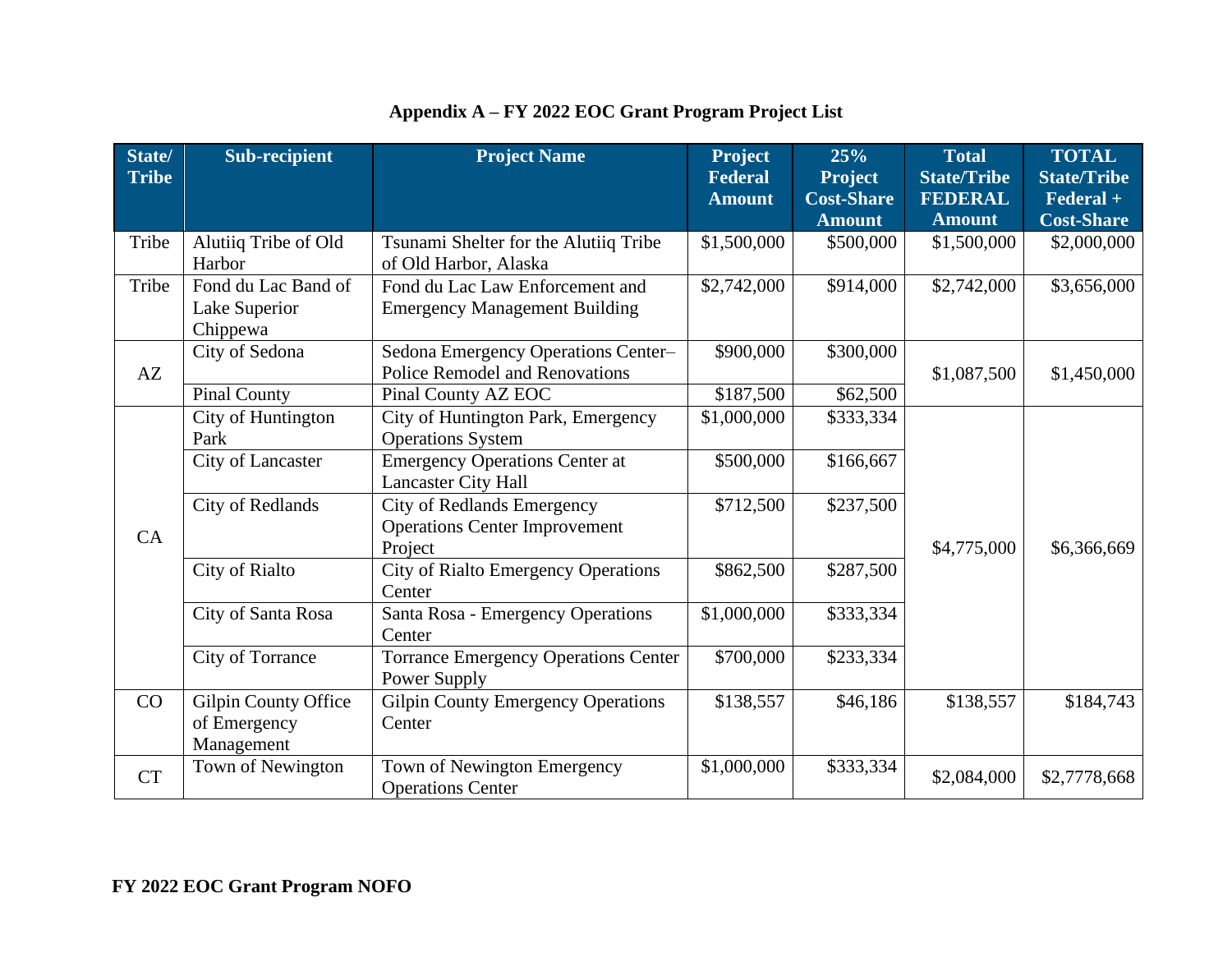| State/         | Sub-recipient                | <b>Project Name</b>                          | <b>Project</b> | 25%               | <b>Total</b>       | <b>TOTAL</b>       |
|----------------|------------------------------|----------------------------------------------|----------------|-------------------|--------------------|--------------------|
| <b>Tribe</b>   |                              |                                              | <b>Federal</b> | <b>Project</b>    | <b>State/Tribe</b> | <b>State/Tribe</b> |
|                |                              |                                              | <b>Amount</b>  | <b>Cost-Share</b> | <b>FEDERAL</b>     | Federal +          |
|                |                              |                                              |                | <b>Amount</b>     | <b>Amount</b>      | <b>Cost-Share</b>  |
|                | Town of North                | North Branford Emergency Operations          | \$1,000,000    | \$333,334         |                    |                    |
|                | <b>Branford</b>              | Center                                       |                |                   |                    |                    |
|                | Town of South                | <b>Emergency Operation Center South</b>      | \$84,000       | \$28,000          |                    |                    |
|                | Windsor                      | Windsor                                      |                |                   |                    |                    |
|                | Franklin County              | <b>Franklin County Emergency</b>             | \$1,000,000    | \$333,334         |                    |                    |
| FL             | Florida Board of             | <b>Operations Center</b>                     |                |                   | \$1,750,000        | \$2,333,334        |
|                | Commissioners                |                                              |                |                   |                    |                    |
|                | <b>Haines City</b>           | Haines City Fire Department Services         | \$750,000      | \$250,000         |                    |                    |
| <b>GA</b>      | City of Roswell              | City of Roswell $-911$ Emergency             | \$1,000,000    | \$333,334         | \$1,000,000        | \$1,333,334        |
|                |                              | <b>Communications Call Center</b>            |                |                   |                    |                    |
| H <sub>I</sub> | Hawai'i Emergency            | Hawaii State Emergency Operations            | \$1,000,000    | \$333,334         | \$1,000,000        | \$1,333,334        |
|                | <b>Management Agency</b>     | Center in Mililani First Responder           |                |                   |                    |                    |
|                |                              | <b>Tech Campus</b>                           |                |                   |                    |                    |
| <b>IA</b>      | <b>Jackson County Board</b>  | <b>Jackson County Emergency Operations</b>   | \$262,500      | \$87,500          | \$262,500          | \$350,000          |
|                | of Supervisors               | Center                                       |                |                   |                    |                    |
|                | <b>Lake County</b>           | Lake County Combined EOC                     | \$1,000,000    | \$333,334         |                    |                    |
|                | The Board of Trustees,       | <b>Western Illinois Emergency Operations</b> | \$2,000,000    | \$666,667         |                    |                    |
| IL             | <b>Western Illinois</b>      | Center                                       |                |                   | \$3,036,000        | \$4,048,001        |
|                | University                   |                                              |                |                   |                    |                    |
|                | Wauconda Fire                | <b>Emergency Operations Center</b>           | \$36,000       | \$12,000          |                    |                    |
|                | District                     | <b>Generator Replacement</b>                 |                |                   |                    |                    |
| <b>ME</b>      | <b>York County</b>           | <b>York County Emergency Operations</b>      | \$850,000      | \$283,334         | \$850,000          |                    |
|                | Emergency                    | Center and Regional All-Hazards              |                |                   |                    | \$1,133,334        |
|                | <b>Management Agency</b>     | Training and Response Facility               |                |                   |                    |                    |
| MI             | Gerald R. Ford               | Gerald R. Ford International Airport         | \$1,000,000    | \$333,334         | \$1,000,000        | \$1,333,334        |
|                | <b>International Airport</b> | <b>Emergency Operations Center</b>           |                |                   |                    |                    |
| <b>MN</b>      | <b>Metropolitan Airports</b> | Public Safety and Security Building -        | \$1,500,000    | \$500,000         | \$1,500,000        | \$2,000,000        |
|                | Commission                   | <b>MSP</b> International Airport             |                |                   |                    |                    |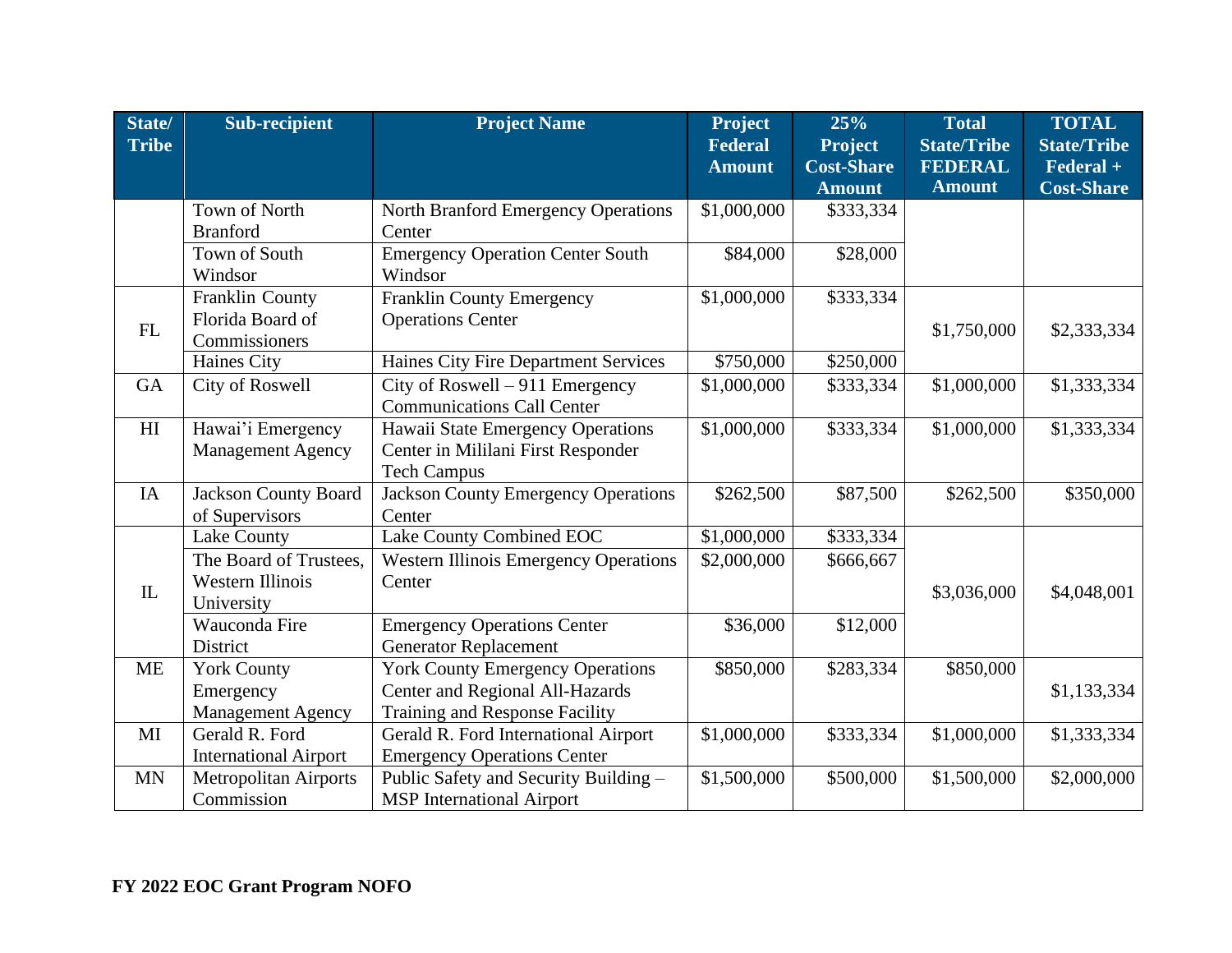| State/       | <b>Sub-recipient</b>        | <b>Project Name</b>                     | <b>Project</b> | 25%                     | <b>Total</b>       | <b>TOTAL</b>       |
|--------------|-----------------------------|-----------------------------------------|----------------|-------------------------|--------------------|--------------------|
| <b>Tribe</b> |                             |                                         | <b>Federal</b> | <b>Project</b>          | <b>State/Tribe</b> | <b>State/Tribe</b> |
|              |                             |                                         | <b>Amount</b>  | <b>Cost-Share</b>       | <b>FEDERAL</b>     | Federal +          |
|              |                             |                                         |                | <b>Amount</b>           | <b>Amount</b>      | <b>Cost-Share</b>  |
| <b>MS</b>    | Noxubee County              | <b>Noxubee County Emergency</b>         | \$1,000,000    | \$333,334               | \$1,000,000        | \$1,333,334        |
|              | <b>Board of Supervisors</b> | <b>Operations Center</b>                |                |                         |                    |                    |
|              | <b>Cherokee County</b>      | Cherokee County - EOC                   | \$131,250      | \$43,750                |                    |                    |
|              | City of Asheboro            | Asheboro Emergency Response Station     | \$3,000,000    | $\overline{$}1,000,000$ |                    |                    |
| NC           | <b>Wake County</b>          | <b>Wake County Emergency Operations</b> | \$1,000,000    | \$333,334               | \$4,281,250        | \$5,708,334        |
|              |                             | Center                                  |                |                         |                    |                    |
|              | <b>Yancey County</b>        | Yancey County - EOC                     | \$150,000      | \$50,000                |                    |                    |
| NH           | Hampstead Fire              | <b>Emergency Operations Center</b>      | \$200,000      | \$66,667                | \$200,000          | \$266,667          |
|              | Department                  | Renovation                              |                |                         |                    |                    |
|              | Doña Ana County             | Doña Ana County Emergency               | \$1,500,000    | \$500,000               |                    |                    |
| NM           |                             | <b>Operations Center</b>                |                |                         | \$3,000,000        | \$4,000,000        |
|              | Luna County                 | <b>Luna County Emergency Operations</b> | \$1,500,000    | \$500,000               |                    |                    |
|              |                             | Center                                  |                |                         |                    |                    |
| <b>NV</b>    | <b>Carson City Public</b>   | <b>Carson City Emergency Operations</b> | \$2,000,000    | \$666,667               | \$2,000,000        | \$2,666,667        |
|              | <b>Works Department</b>     | Center/Fire Station/Back Up             |                |                         |                    |                    |
|              |                             | <b>Emergency Dispatch Center</b>        |                |                         |                    |                    |
|              | Cayuga County Office        | Cayuga County Emergency Operations      | \$75,000       | \$25,000                |                    |                    |
|              | of Emergency                | Center                                  |                |                         |                    |                    |
|              | Services                    |                                         |                |                         |                    |                    |
|              | County of Westchester       | <b>Emergency Communications Radio</b>   | \$2,000,000    | \$666,667               |                    |                    |
|              |                             | <b>System Replacement</b>               |                |                         |                    |                    |
| <b>NY</b>    | Onondaga County-            | <b>Onondaga County Emergency</b>        | \$1,000,000    | \$333,334               | \$4,825,000        | \$6,433,336        |
|              | Department of               | <b>Operations Center</b>                |                |                         |                    |                    |
|              | Emergency                   |                                         |                |                         |                    |                    |
|              | Management                  |                                         |                |                         |                    |                    |
|              | <b>Suffolk County</b>       | <b>Suffolk County Fire Rescue and</b>   | \$250,000      | \$83,334                |                    |                    |
|              | Department of Fire          | <b>Emergency Service – Emergency</b>    |                |                         |                    |                    |
|              |                             | <b>Operation Center Renovation</b>      |                |                         |                    |                    |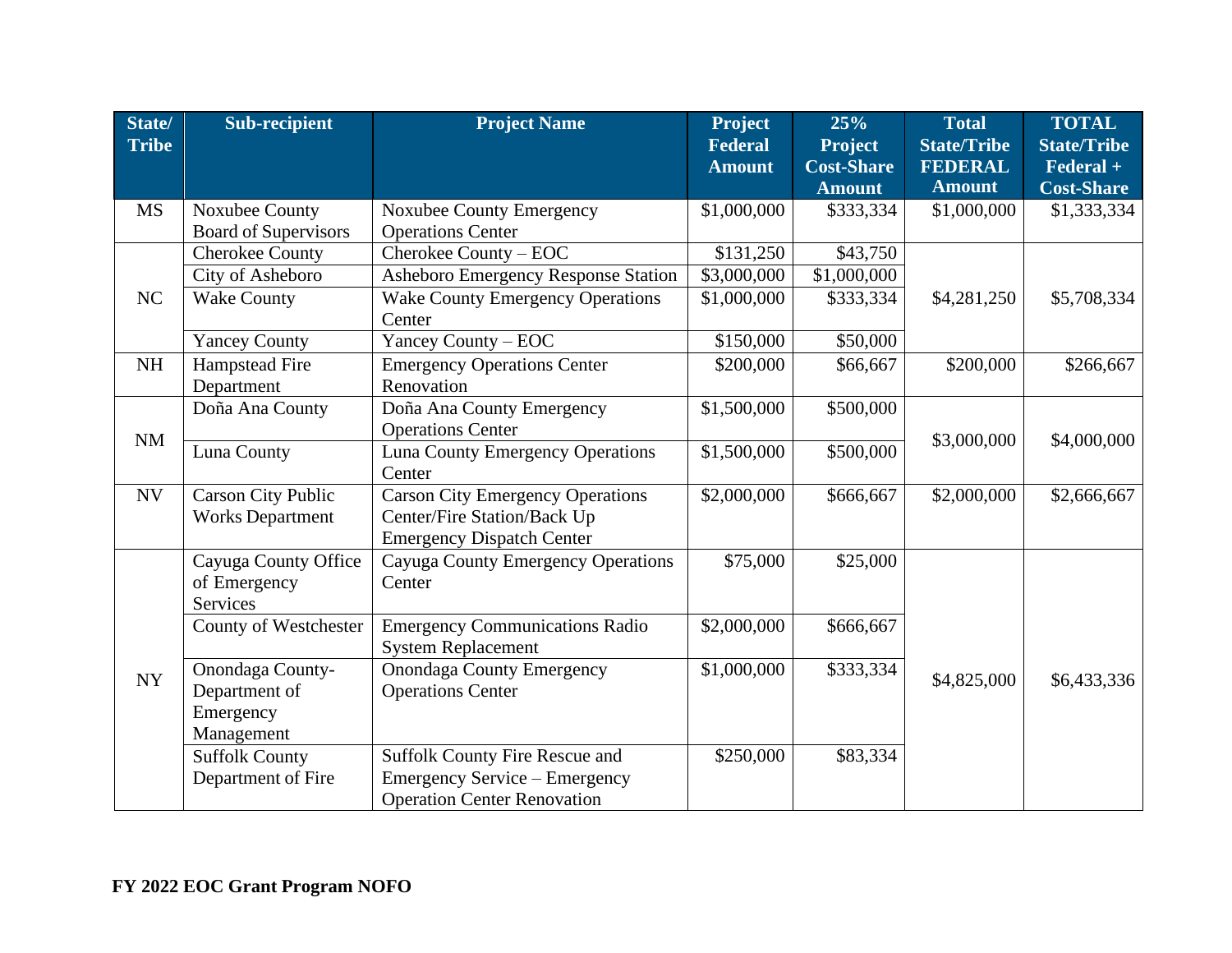| State/<br><b>Tribe</b> | <b>Sub-recipient</b>                                             | <b>Project Name</b>                                                                                   | <b>Project</b><br><b>Federal</b> | 25%<br><b>Project</b> | <b>Total</b><br><b>State/Tribe</b> | <b>TOTAL</b><br><b>State/Tribe</b> |
|------------------------|------------------------------------------------------------------|-------------------------------------------------------------------------------------------------------|----------------------------------|-----------------------|------------------------------------|------------------------------------|
|                        |                                                                  |                                                                                                       | <b>Amount</b>                    | <b>Cost-Share</b>     | <b>FEDERAL</b>                     | $\textbf{Federal} +$               |
|                        |                                                                  |                                                                                                       |                                  | <b>Amount</b>         | <b>Amount</b>                      | <b>Cost-Share</b>                  |
|                        | The Resilience,<br>Education, Training,<br>and Innovation Center | East 132 <sup>nd</sup> Street Pier Park Waterfront<br>Plan                                            | \$1,000,000                      | \$333,334             |                                    |                                    |
|                        | Town of Amherst                                                  | Town of Amherst Emergency<br><b>Operations Center Communications</b><br>and Bathroom/Kitchen Upgrades | \$500,000                        | \$166,667             |                                    |                                    |
| <b>OH</b>              | Lake County Board of<br>Commissioners                            | Lake County Emergency Operations<br>Center                                                            | \$1,000,000                      | \$333,334             | \$1,600,000                        | \$2,133,334                        |
|                        | Perkins Township                                                 | Perkins Township Emergency<br><b>Operations Center and Fire Station</b>                               | \$600,000                        | \$200,000             |                                    |                                    |
|                        | <b>Baker County</b><br>Sheriff's Office                          | <b>Emergency Operations Center</b>                                                                    | \$2,000,000                      | \$666,667             |                                    |                                    |
| <b>OR</b>              | <b>Benton County</b>                                             | <b>Benton County Emergency Operations</b><br>Center                                                   | \$1,000,000                      | \$333,334             | \$3,750,000                        | \$5,000,001                        |
|                        | <b>Central Oregon</b><br>Intergovernmental<br>Council            | <b>Emergency Services Training and</b><br><b>Coordination Center</b>                                  | \$750,000                        | \$250,000             |                                    |                                    |
|                        | <b>Beaver County</b><br><b>Emergency Services</b>                | <b>Beaver County Emergency Operations</b><br>Center                                                   | \$320,000                        | \$106,667             |                                    |                                    |
| PA                     | <b>Chestnuthill Township</b>                                     | <b>Shared West End Emergency Services</b><br>Facility                                                 | \$1,000,000                      | \$333,334             | \$1,449,596                        | \$1,932,796                        |
|                        | City of Allentown                                                | <b>City of Allentown Fire Department</b><br><b>Emergency Operations Center</b>                        | \$129,596                        | \$43,199              |                                    |                                    |
| RI                     | <b>Warwick Emergency</b><br>Management Agency                    | <b>Emergency Operations Center</b><br>Performance Improvement                                         | \$240,000                        | \$80,000              | \$240,000                          | \$320,000                          |
| <b>TX</b>              | City of Brownsville                                              | <b>Brownsville Emergency Operations</b><br>Center                                                     | \$1,000,000                      | \$333,334             |                                    |                                    |
|                        | Zapata County                                                    | <b>Zapata County Emergency Operations</b><br>Center                                                   | \$1,000,000                      | \$333,334             | \$2,000,000                        | \$2,666,668                        |